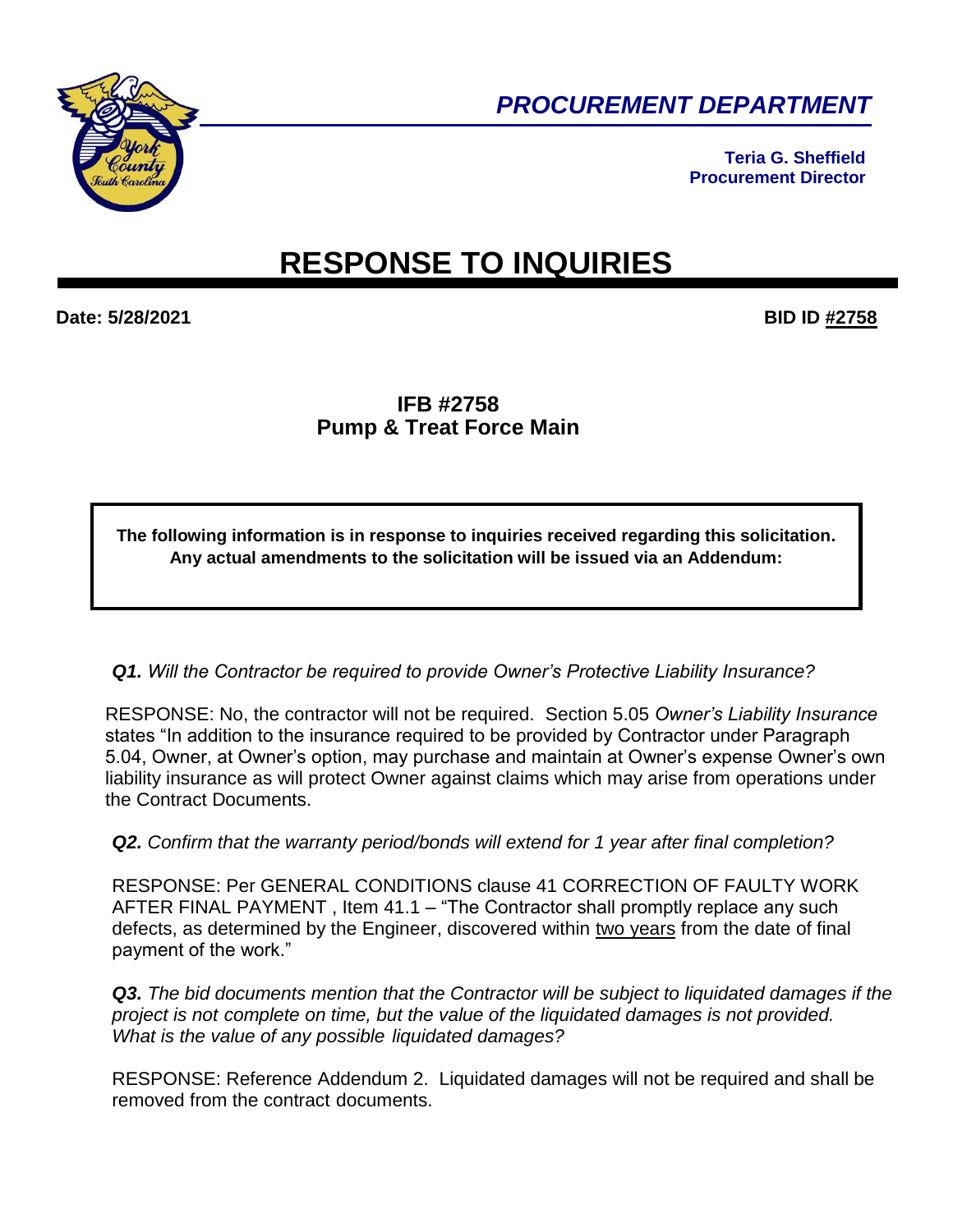*Q4. Please clarify the requirement for an "Indemnity Bond"? There is no such thing as an "Indemnity Bond" in our business. An indemnity bond is a type of insurance policy. It ensures that you—not the bank—will be liable for any losses if the lost check is found and presented for payment. Otherwise, the bank could be liable for both checks.*

RESPONSE: A Performance and Indemnity Bond is essentially a performance bond. The county is looking for a standard performance bond and payment bond if subs are used. The two bonds are required for the project and instructions are provided in Section 21 of the Information to Bidders. It states:

21. PERFORMANCE AND PAYMENT BONDS

21.1. Simultaneously with his delivery of the executed Contract to the OWNER, a Bidder to

whom a Contract has been awarded must deliver to the OWNER executed Performance and

Indemnity and Payment Bonds on the prescribed forms each in an amount equal to one hundred

percent (100%) of the total amount of the Contract Amount, as security for the faithful performance of the Contract and for the payment of all persons performing labor or furnishing

materials in connection therewith. The Performance and Indemnity and Payment Bonds shall

have as the surety thereon only such surety company or companies as are authorized to write

bonds of such character and amount under the laws of the State of South Carolina and with a

resident agent in the county in which the project is located. The Attorney-in-Fact, or other officer

who signs the Performance and Indemnity and Payment Bonds for a surety company must file

with such bonds a certified copy of his Power-of-Attorney authorizing him to do so.

21.2. The Performance and Indemnity and Payment Bonds shall remain in force for two (2)

years from the date of final payment of the Work as a protection to the OWNER against losses

resulting from latent defects in materials or improper performance of work under the Contract,

which may appear or be discovered during that period.

21.3. Qualification of Sureties shall be as described in the General Conditions.

*Q5. Will the Contract Time start after the procurement of the required SCDOT Encroachment Permits, Building & Electrical Permits, and submittal approvals? If not, the 120 days will not be adequate and the time to complete the project should be increased accordingly.*

RESPONSE: Reference Addendum 2. The Contractor will need to apply for the SCDOT Encroachment Permit, Building Permit, and Electrical Permits. To ensure the Contractor has adequate time to obtain these necessary permits, the project duration will be revised for a total of 180 days upon receipt of a Notice to Proceed.

*Q6. Will Pay Item No. 8.0 be limited to 4% or 5%? Both limits are specified.*

RESPONSE: Reference Addendum 2. The correct amount is 4%.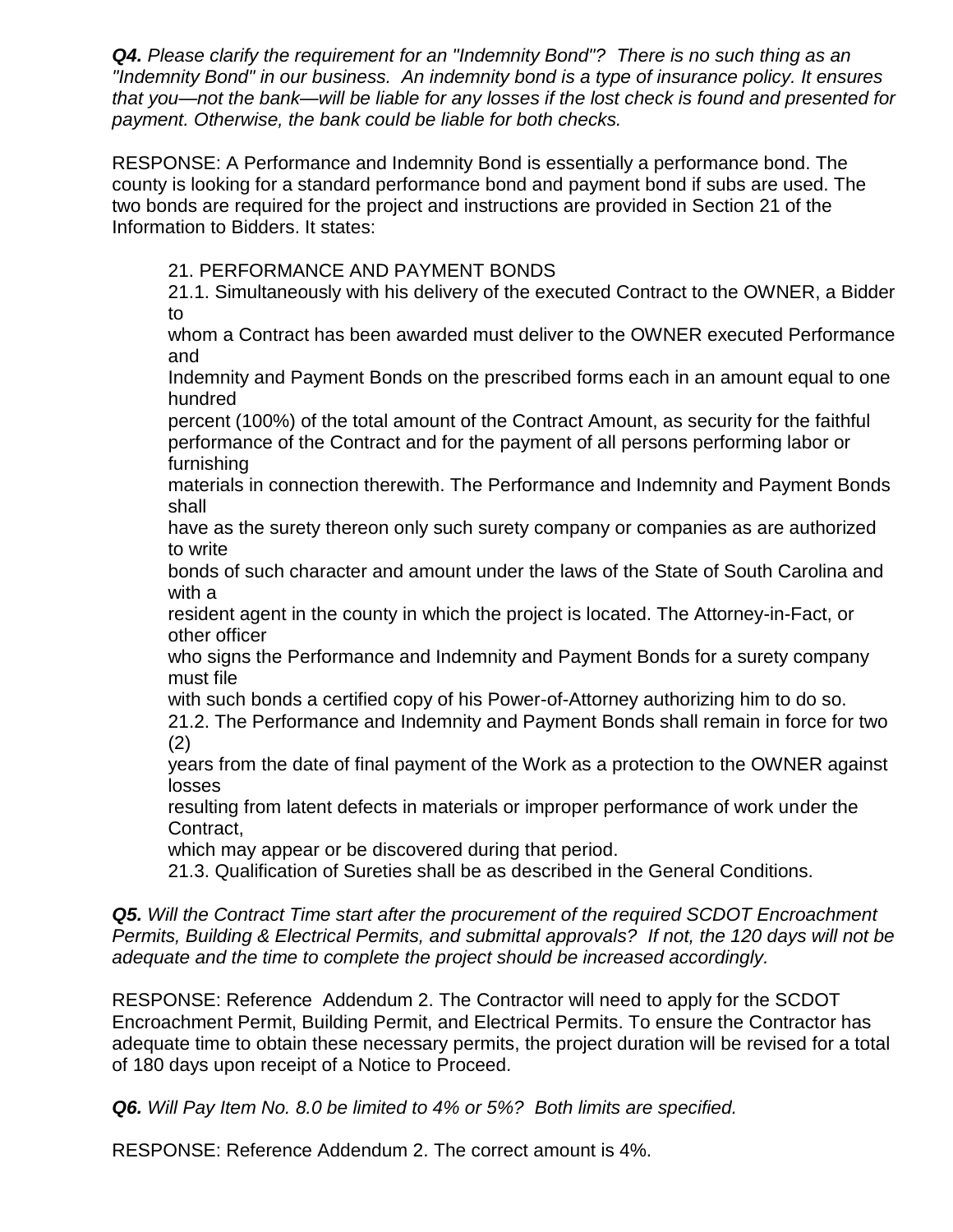#### *Q7. Can waste generated on the project be disposed of onsite at no charge to the Contractor?*

RESPONSE: The waste may be disposed of if the waste falls within the DHEC guidelines for our site. But the contractor will need to pay all disposal fees.

#### *Q8. Confirm that the removal of unsuitable materials and replacement with suitable material will be paid for via change order?*

RESPONSE: If unsuitable materials are encountered, the Contractor shall immediately notify the Engineer of the nature and extent of the unsuitable material. The Engineer and the Contractor will discuss the issue to determine the most cost-effective solution for addressing the encountered conditions. The Contractor will then prepare a Change Order request for consideration and approval.

#### *Q9. Will there be extra payment if rock excavation is required?*

RESPONSE: If unsuitable materials are encountered, the Contractor shall immediately notify the Engineer of the nature and extent of the unsuitable material. The Engineer and the Contractor will discuss the issue to determine the most cost-effective solution for addressing the encountered conditions. The Contractor will then prepare a Change Order request for consideration and approval.

*Q10. Confirm that field density and moisture content testing will be handled by the Owner's CQA consultant?*

RESPONSE: Correct.

#### **Q11.** Confirm that this project will be covered under the site's current storm water pollution *prevention plan?*

RESPONSE: The total disturbance associated with the force main project will be under 1 acre. The appropriate notice is being submitted to York County Planning and Development by the Engineer. The erosion and sedimentation control measures that were in the specifications and drawings that were included in the bid documents are to be implemented by the Contractor.

### *Q12. Where are we to pull electrical power from?*

RESPONSE: York County will arrange with the power company for providing the power service. The contractor is responsible for scheduling and coordinating with the power company for the power service hook-up.

#### *Q13. Can cleared material be left onsite?*

RESPONSE: No, the Contractor is to dispose of all material from the site, trees, stumps, soil, etc. C&D disposal fee is \$38.00 per ton and brush disposal fee is \$34.00 per ton clean brush only no dirt mixed in.

*Q14. Can the bid date be extended a couple of days to Friday, 6/4/21? Recently, two (2) days have to be used when mailing bid packages via overnight services to account for the delays in shipping products/items.*

RESPONSE: Refer to Addendum 2. Bid date has been pushed out 1 week.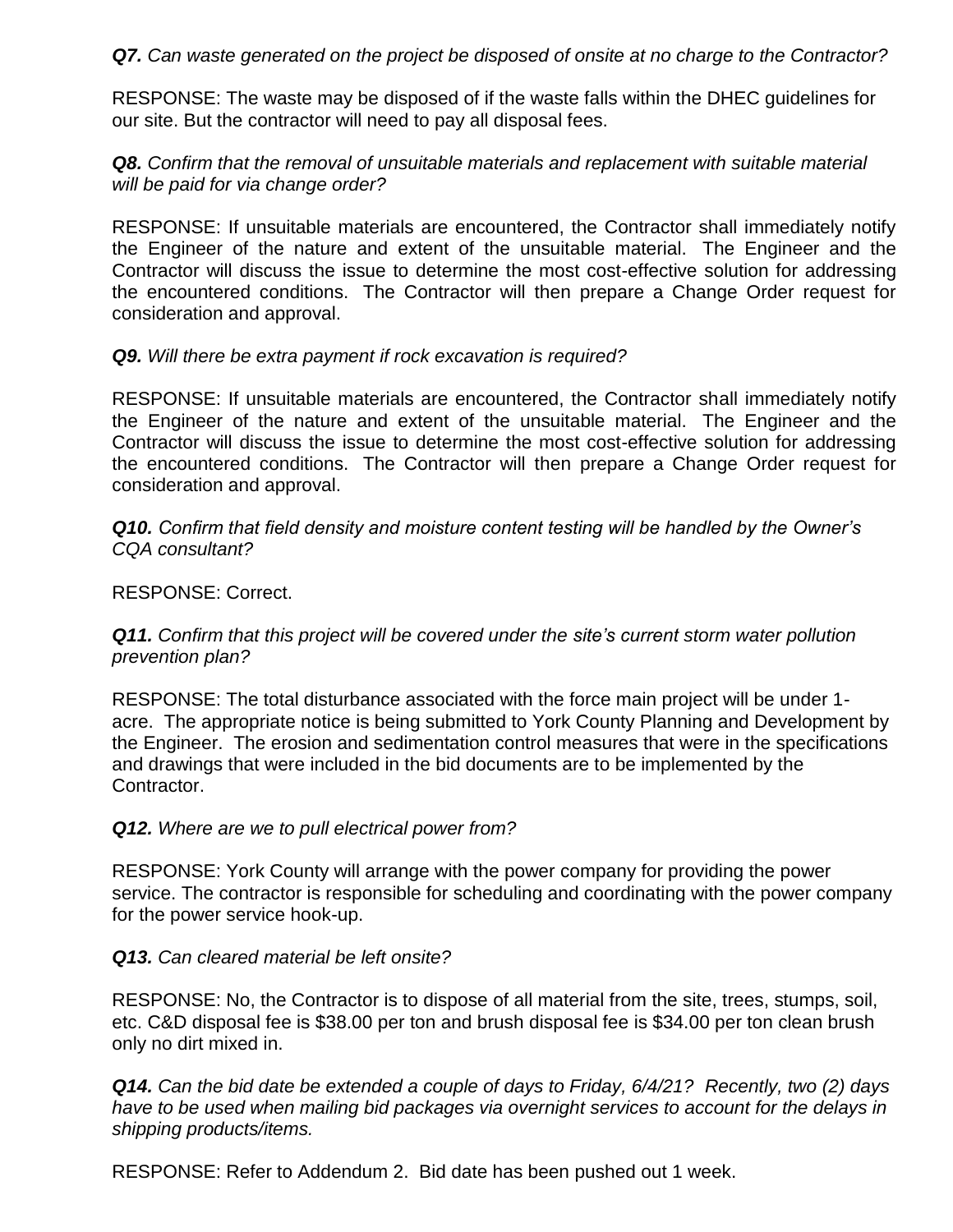*Q15. Is there an overall project budget you can share? What about the engineers estimate for just the construction costs?*

RESPONSE: This information is not released.

*Q16. With the owner/engineer requiring the contractor to obtain the SCDOT encroachment permits, what if this process takes a significant amount of time to be approved by the SCDOT by no fault of the contractors? The overall contract period is only 120 days, and much of this time could be used up with any delays experienced in obtaining these encroachment permits. If so can the overall schedule be adjusted to add time so as not to impose liquidated damages* 

RESPONSE: Reference Addendum 2. There will be no liquidated damages.

*Q17. For the encased crossing under the roadway, can you confirm if it is to be a jack & bore or a horizontal directional drill/dry bore? Also, please specify the material type and size as well.*

RESPONSE: The casing needs to follow York County standards as noted on the detail. The standards describe the pipe type and suggest that jacking is the installation method (copy located here:

H:\Projects\York County\York-19-8 (Implementation of Corrective Action Plan)\P&T System Force Main Bid & Construct\York County Standards). The casing diameter is to be 8 inches, minimum.

*Q18. Please confirm that if the contractor were to encounter any trash/refuse, rock, unsuitable soils or contaminated/hazardous materials that these conditions would be outside the base contract.*

RESPONSE: If any trash/refuse, rock, unsuitable soils or contaminated/hazardous materials are encountered, the Contractor shall immediately notify the Engineer of the nature and extent of the this material. The Engineer and the Contractor will discuss the issue to determine the most cost-effective solution for addressing the encountered conditions. The Contractor will then prepare a Change Order request for consideration and approval.

*Q19. Item 12.2 Are you requesting our South Carolina Well Contractors License that is required to install pumps in extraction wells in the state of SC?* 

RESPONSE: Contractor should have a General contractor's License as referenced in 12.2

**Q20.** It will be difficult to get a bid bond coming off a holiday weekend. Can we get an *extension on the due date for this bid?* 

RESPONSE: Refer to Addendum 2. Bid date has been pushed out 1 week

*Q21. Are you going to send out a list of the bidders that attended the meeting on May 18, 2021?* 

RESPONSE: This information went out on Addednum 1

*Q22. Have you already sent out an email addressing the questions at May 18, 2021 meeting?* 

RESPONSE: This information went out on Addednum 1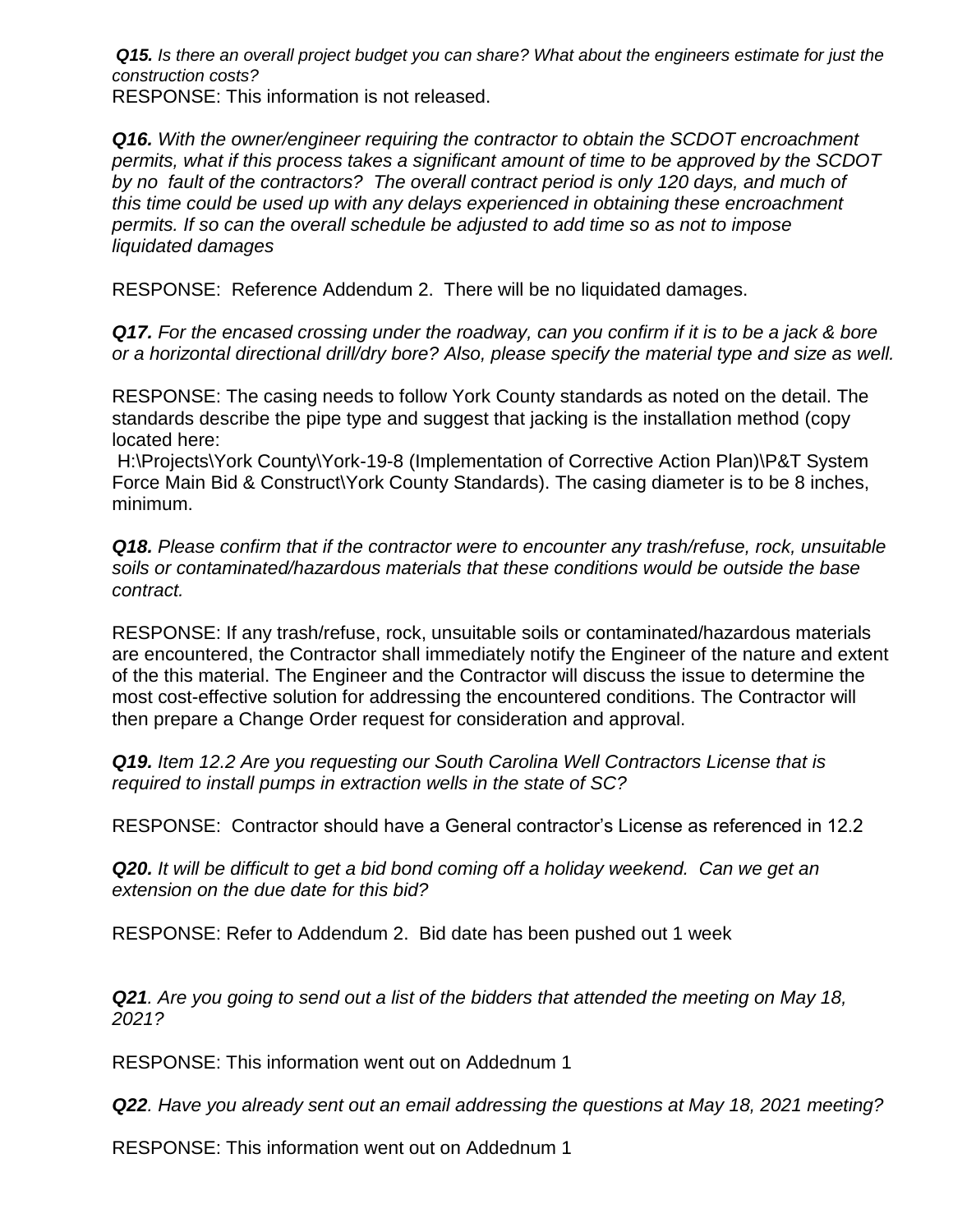*Q23. What make and model transducer do you want? Type of material, Will need length of cord, vented or sealed, output, pressure connection, electrical connection, lightning protection, level range min & max, moisture protection if needed, cable type & cable length, along with label (psi, Ft H2O, etc)?* 

RESPONSE: Per the technical specifications, the submersible pressure transducer shall be provided and installed for each extraction well. Pressure transducers shall be Geotech Environmental Equipment 0-15 psi, 4-20 mA or approved equal.

*Q24. Do you have the name of the surveyor that has done some of the work at the site?* 

RESPONSE: Steven G. Branyon Branyon Land Surveying, LLC 119 Oneal Street Belton, SC 29627 864-314-6400

*Q25. Can the bid due date be extended by one (1) week?* 

RESPONSE: See Addendum 2

*Q26. Can the County accept emailed or electronic bids?* 

RESPONSE: No, a hard copy has to be hand delivered or mailed*.* Reference the cover page of the solicitation document

**Q27.** Will the contractor be responsible for installing a new breaker or disconnect at the Owner *provided electrical drop?* 

RESPONSE: Yes, Reference Project Manual 16130-2

d. Electrical boxes are shown on the Contract Drawings in approximate locations unless dimensioned. Adjust box location up to 10 feet if required to accommodate intended purpose.

Reference Addednum 1 Question 10:

Question 10 Where will the electrical be supplied from the utility? Response: There are power distribution lines along McFarland Road, near the location where the force main Sampling Station is to be constructed.

*Q28. How close can we assume the new electrical service will be from the proposed sampling station and wells? Can we assume the drop will be at McFarland Road?* 

RESPONSE: Yes, assume the drop will be at McFarland Road.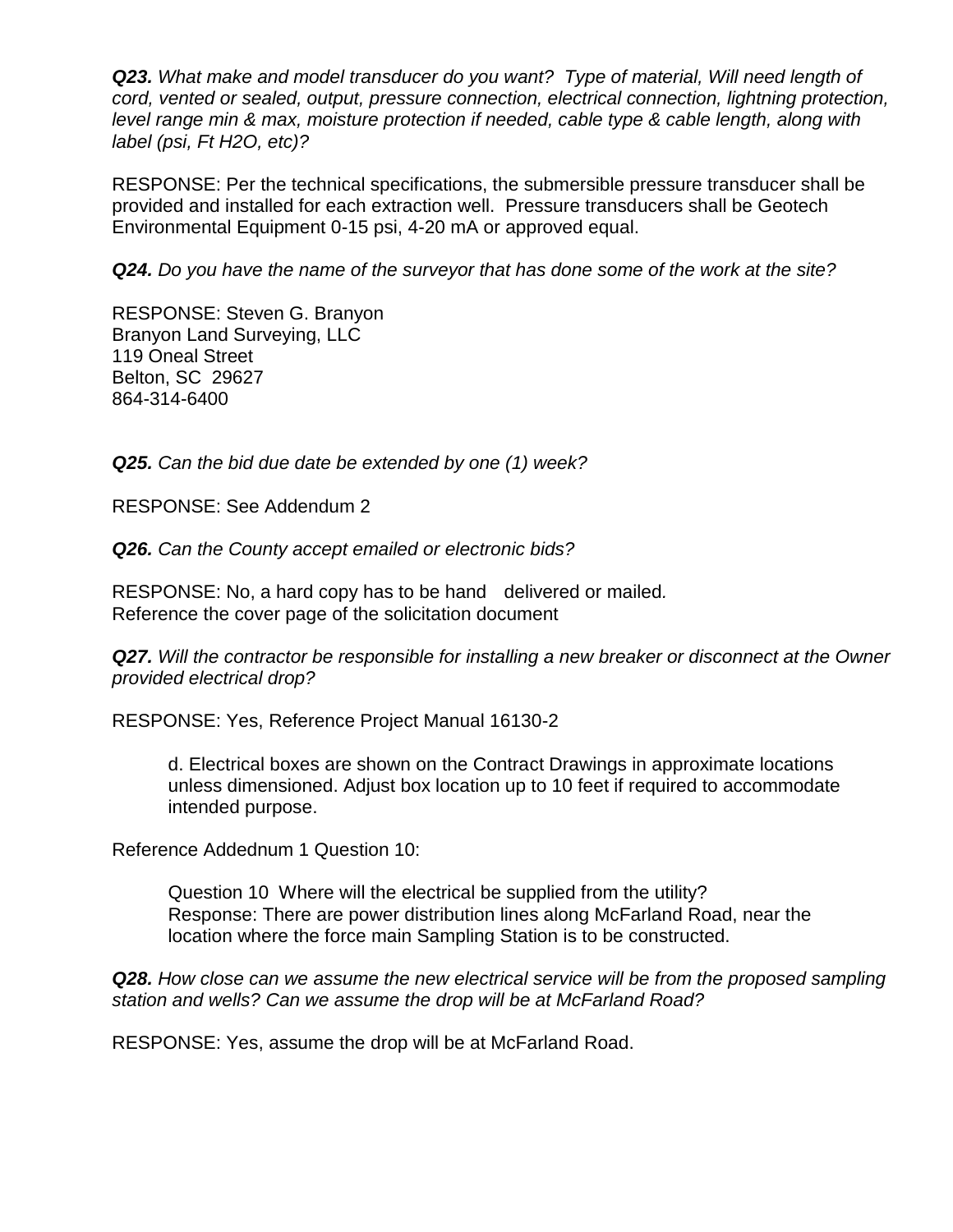*Q29. Please confirm that the asbuilt survey can be performed through survey risers? Will there be a minimum number of as-built survey trips for the project?* 

RESPONSE: The contractor is responsible for providing Record Drawings of the force main and related structures per Specification Section 11319 D. 2. h. There are no specific requirements regarding the use of risers, or the minimum number of as-built survey trips for the project.

*Q30. Will this project be tax exempt?* 

RESPONSE: No, York County is required to pay all state taxes.

*Q31. Is there any rock anticipated while trenching outside limits of waste?*

RESPONSE: None anticipated, but possible.

*Q32. Can trenching be performed using excavators?* 

RESPONSE: Excavation, including trench excavation, is covered by Specification Section 02222 Excavation. The equipment that is used to conduct the excavation work in accordance with that specification section is the contractor's choice.

*Q33. Are there any prevailing wages for the project?* 

RESPONSE: No prevailing wages on this project.

*Q34. Will there be any offsite bedding requited in the trench?* 

RESPONSE: It is not anticipated that offsite bedding will be required in the trench.

*Q35. Will a cover structure be required at the sampling station?* 

RESPONSE: No cover structure is required.

*Q36. Will the Contractor operate under the site's existing SWPPP?* 

RESPONSE: The total disturbance associated with the force main project will be under 1 acre. The appropriate notice is being submitted to York County. The erosion and sedimentation control measures that were in the specifications and drawings that were included in the bid documents are to be implemented by the Contractor.

*Q37. Will the Contractor need to include for a water truck for dust control?* 

RESPONSE: No water truck will be required for dust control.

*Q38. Will the county enforce liquidated damages with this project if so, what amount?* 

RESPONSE: Reference Addendum 2. There will be no liquidated damages.

*Q39. Is the Contractor responsible for having a dedicated field office trailer or will job trailers/trucks be acceptable?* 

RESPONSE: No field office required.